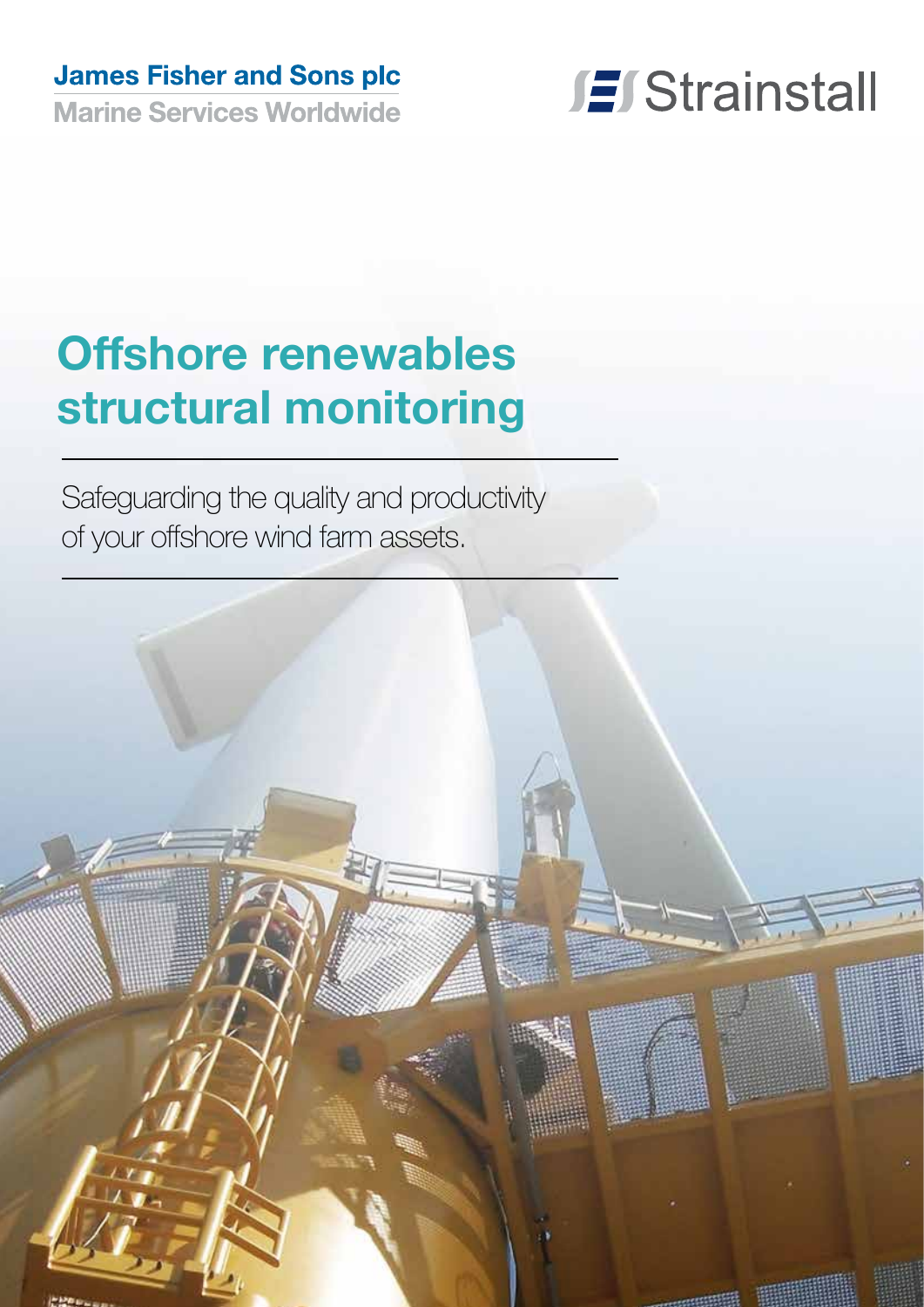# **Specialist offshore expertise**

Strainstall has unrivalled experience and expertise in the provision of structural health monitoring solutions for a wide range of offshore structures ensuring safe asset operation, minimal risk and cost-effective maintenance programmes.

# Strainstall provides a full specialist support function that goes far beyond the remit of most other monitoring company capabilities.

A part of James Fisher and Sons plc group of companies, Strainstall has access to a wide range of support services including confined space support teams, diving teams, rope access teams and vessel support through which its customers can benefit. Combining the group's in-house marine experience, innovation and established commercial best practice, Strainstall brings together a streamlined service delivery solution to ensure improved cost-effectiveness and efficiencies for our customers' onshore and offshore projects all under a single contract.

Experts in supporting new build projects for both onshore and offshore works, we also conduct retrofit installations offshore. Meeting the evolving needs of the renewables industry remains one of our priorities and drives us to undertake challenging projects which we deliver using our industry capabilities and exceptional professional standards.

### **Reasons for offshore structural monitoring**

#### **1. Design validation**

Obtaining structural response data under a variety of weather and sea state conditions to verify design model assumptions.

### **2. Short-term monitoring / problem quantification**

Assessing the extent of structural health issues on existing structures and monitoring any remedial solutions.

#### **3. Long-term asset management**

Continuous monitoring to help plan preventative maintenance strategies and to enable asset owners to make informed decisions.

### **4. Independent project certification**

Ensuring regional project certification requirements to safeguard the quality and productivity of wind farm projects.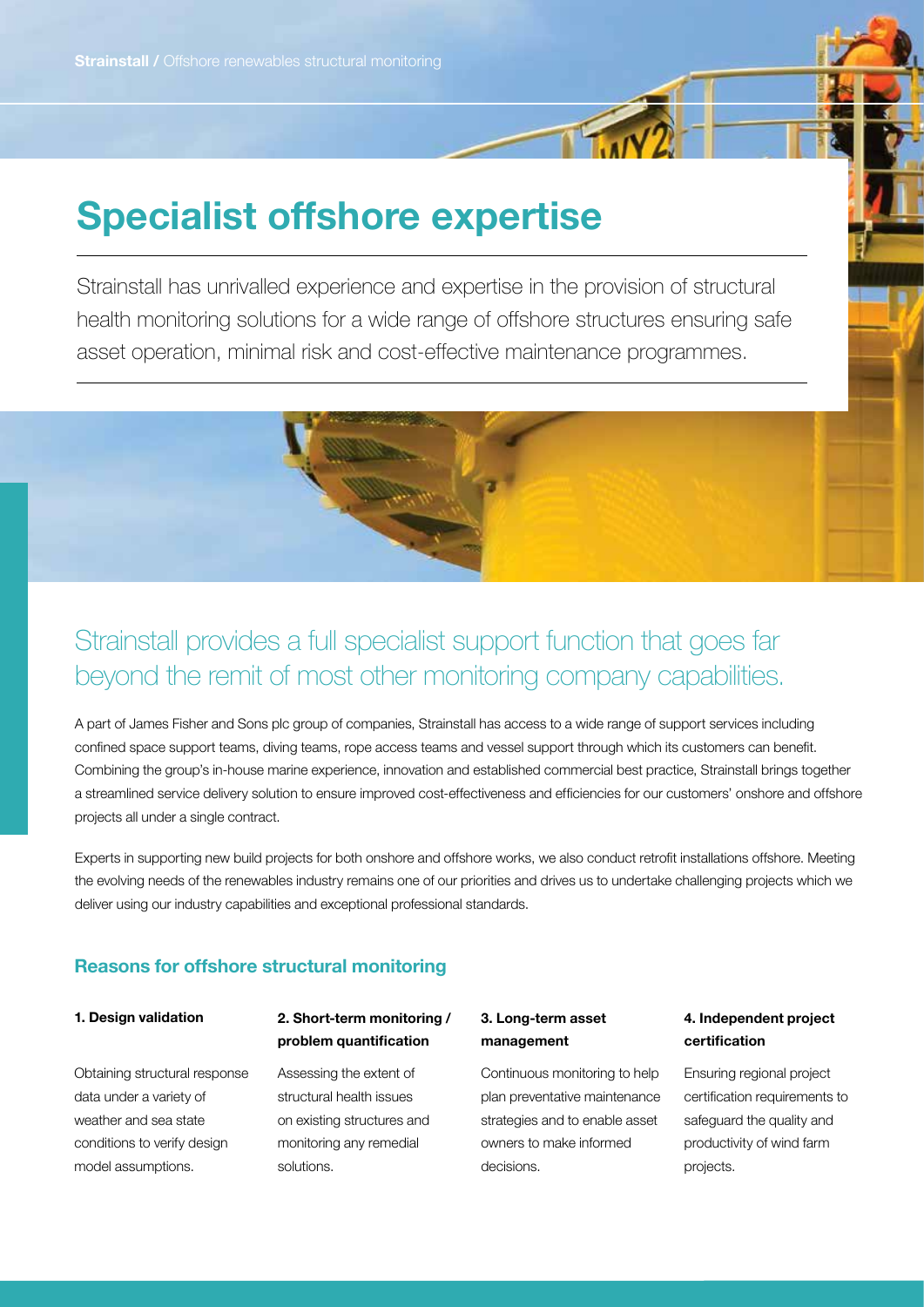

# **Projects delivered**

**59 assets instrumented to date with more in the pipeline Eight operator clients at 12 wind farms**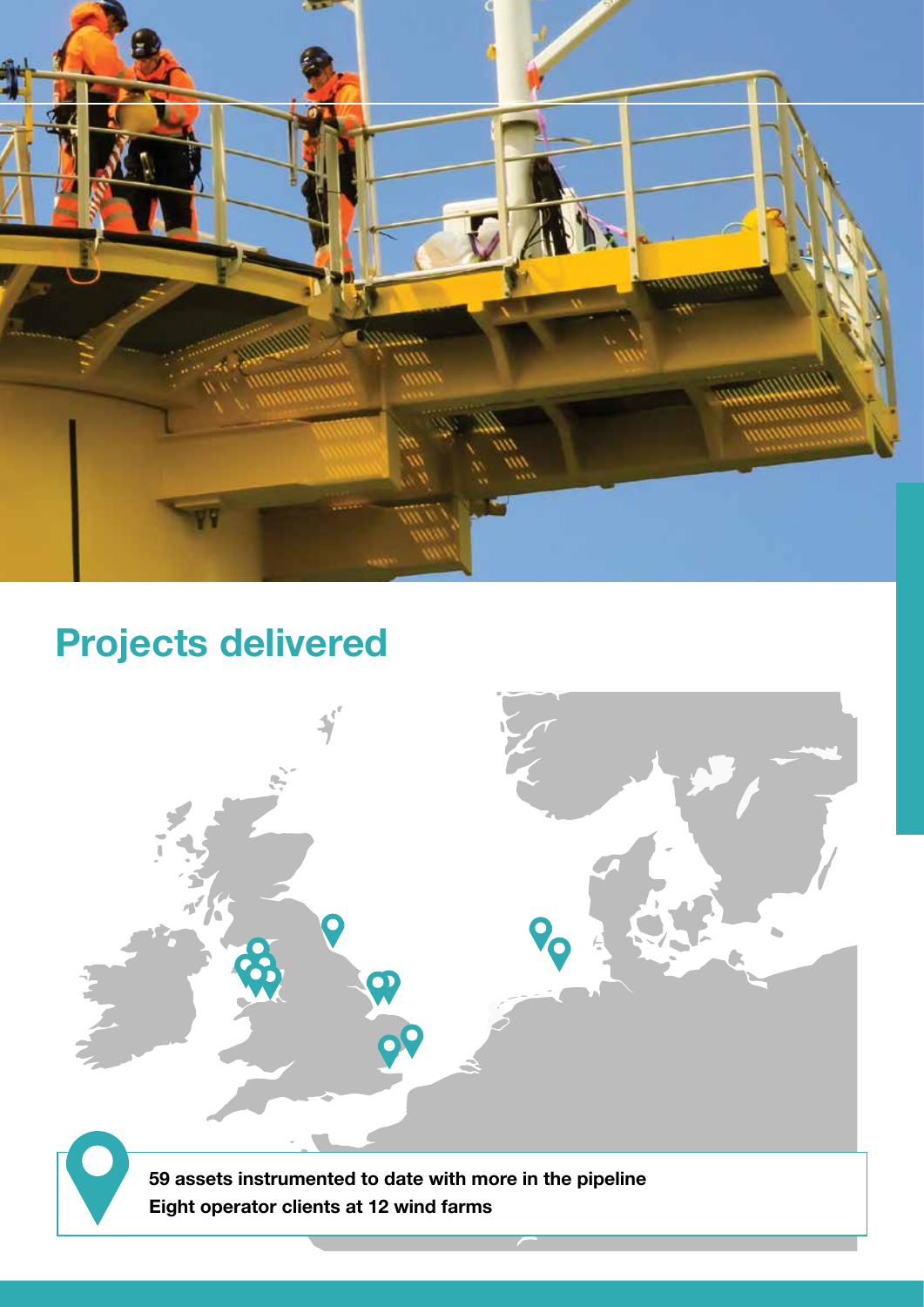# **Offshore monitoring solutions**

## **Monopile foundations**



- Strain gauges for monitoring global bending and stress hotspots in monopiles (MP), transition pieces (TP) and towers
- Accelerometers and inclinometers mounted in the TP, towers and on J-tubes
- Displacement sensors at the MP/TP grouted joint
- Strainstall load cells at the MP/TP bolted joint
- Air/gas sensors for monitoring hydrogen, oxygen, hydrogen sulphide, temperature and humidity
- Water column sensors for monitoring PH, pressure, dissolved oxygen, corrosion rate and dissolved sulphide
- Wave radar on external platform
- Scour sensors looking at seabed

### **Jacket foundations**



- Strain gauges for monitoring global bending and stress hotspots in legs, braces, buckets, pile stoppers and towers
- Accelerometers and inclinometers mounted in the transition pieces (TP) and towers
- Wave radar on external platform
- Scour sensors looking at seabed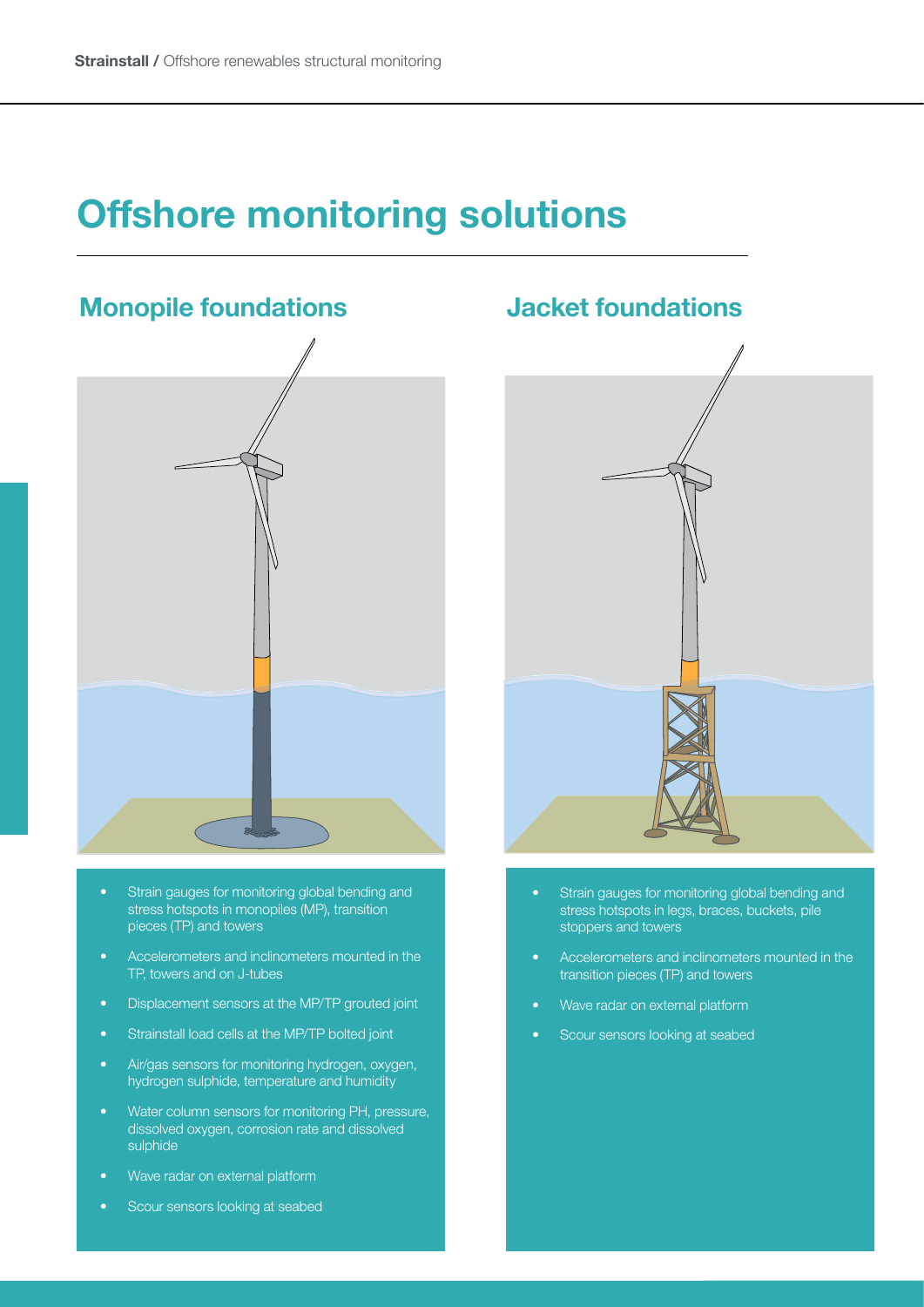**Gravity base foundations**

- Strain gauges for monitoring global bending in steel vertical section
- Concrete embedment sensors fitted within rebar cages (onshore) prior to concrete pouring and setting - alternative fibre optic version available
- Accelerometers and inclinometers mounted in foundations and towers
- Strainstall load cells installed at bolted flange during turbine installation works
- Wave/current profiler and scour sensor on base
- Environmental sensors

## **Floating foundations**



- Strain gauges for monitoring global bending and stress hotspots in structures and towers
- Accelerometers mounted in structures and towers
- Strainstall load shackles attached to tendons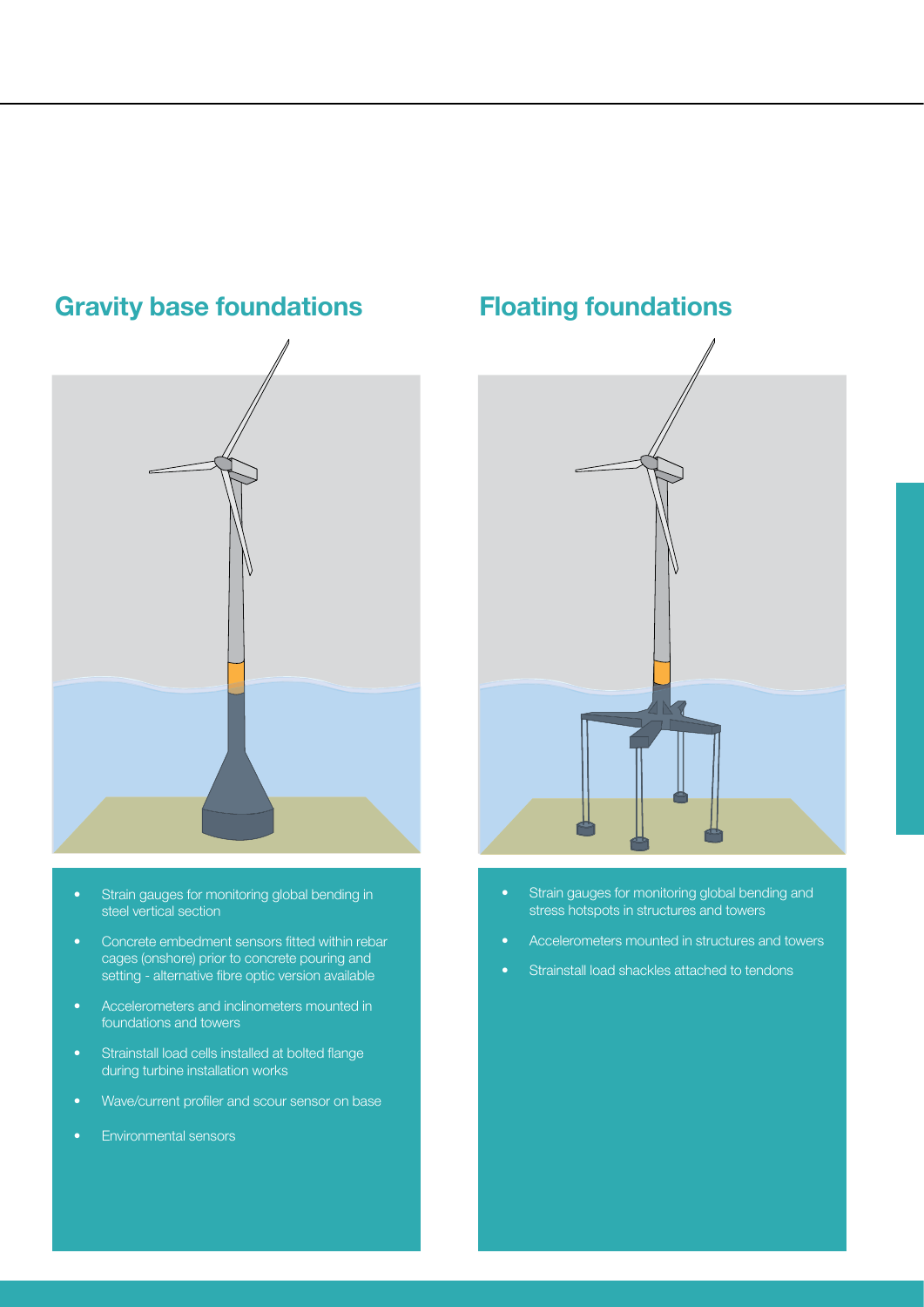# **Bespoke monitoring solutions**

Designed to operate within the harshest of environments, our sensors and monitoring systems ensure safe operation when it matters, on some of the most high profile structures in the world.



# Monitor | Identify | Act

Our specially developed data management systems can be integrated with third party sensors for real-time data handling with online analytical processing tools. Users can run queries, perform analysis and produce reports to support operator decision-making and enable fully informed and safe maintenance assessments.

### **Structural health monitoring hardware**

Our systems are designed to incorporate a modular network of data acquisition units (DAUs), sub-units and third party systems. Each DAU receives multiple inputs from a variety of sophisticated sensors distributed throughout the turbine foundation structure.

The data processing and control system consists of a number of hardware servers which collect, control and store data received from the DAUs. The web application server displays the structural performance of the turbine and real-time monitoring of key predefined parameters, whilst the post-processing application server will perform post-processing and analysis of the collected data.

### **Structural health monitoring software**

Incorporating Strainstall's Smart Asset Management (SAM)™ system, the customisable TurbineWatch™ user interface operates and manages all data generated using modular and scaleable open framework architecture.

The software capabilities of the TurbineWatch™ system include real-time processed information, systematic storage and retrieval of data and manipulation of multi-platform analysis. Fully flexible, the system enables a wide mix of sensors to communicate with the server in order to integrate data from any source and respond to the server configuration, for a completely dynamic two way communication.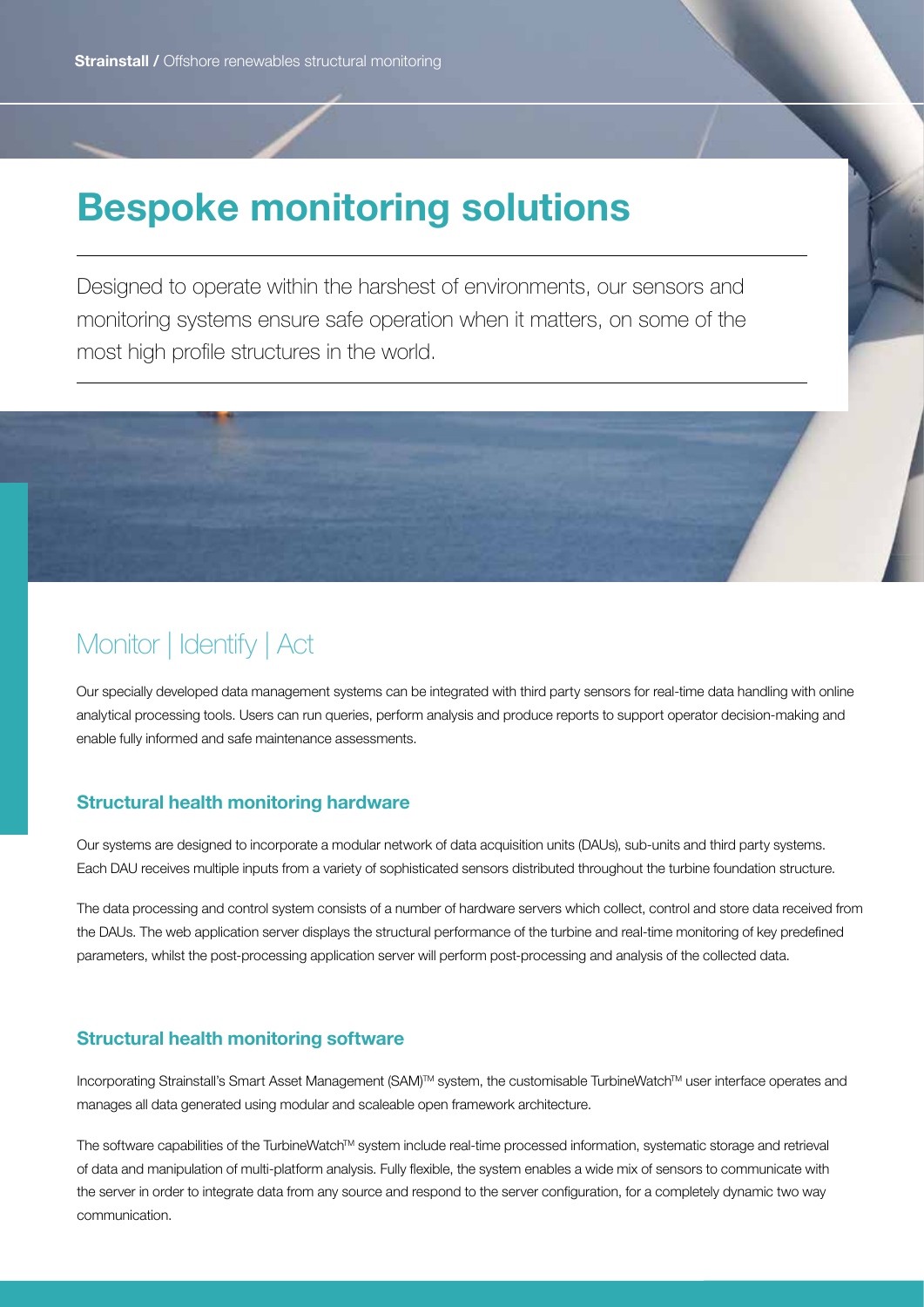

#### **Data management options:**

- 1. Fully integrated into the life management of your structure, our highly sophisticated Smart Asset Management (SAM)™ software provides the ultimate solution for convenient and reliable long-term structural health monitoring
- 2. Short-term design validation campaigns and live data streaming for management and analysis by our in-house experts or by the client directly for their own data processing
- 3. Standalone units for manual data retrieval

**Sensors** and data acquisition equipment

> Real-time data processing and management

# **Assets**

Customised web-based user interface

Real-time alerts and alarms

> **Sophisticated** analysis and reporting